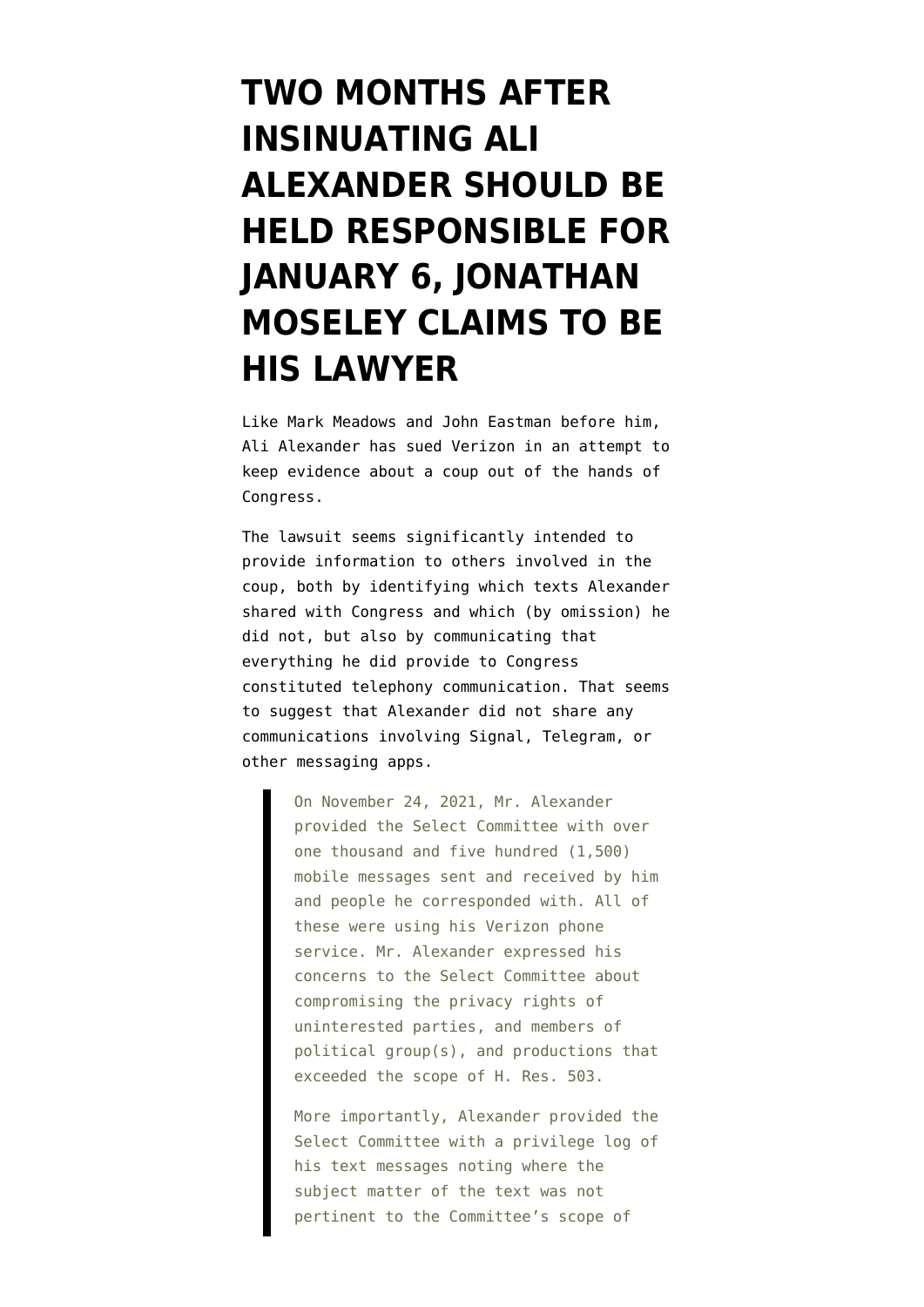inquiry or otherwise privileged but did not identify the party or the phone number of the sender or recipient of the text unless it was Mr. Alexander.

## [snip]

At Alexander's December 9, 2021 deposition, he testified that he had a few phone conversations with Representative Paul Gosar and no verbal phone conversations with Representatives Andy Biggs or Mo Brooks that he recalls. The Select Committee asked him about all three Members of Congress. Mr. Alexander testified that he had phone conversations with Rep. Brooks' staff about a "Dear Colleague" letter and how his activists could be helpful. Mr. Alexander believes he exchanged a text message with Rep. Brooks, contents which he provided to the Committee. He also testified that he spoke to Rep. Biggs in person and never by phone, to the best of his recollection. In January, Mr. Alexander held an organizing call where Members of Congress might have been present and some were invited. He doesn't recall who was in attendance because there was no roll call of attendees because the call was so large.

On January 6, 2021, it was reported that Mr. Alexander had a call with fundraiser Ms. Kimberly Guilfoyle. Mr. Alexander volunteered this information on a radio show that early morning. The Select Committee asked him about this call. He stated that it was a short and pleasant call. Ms. Guilfoyle thanked Mr. Alexander for being a leader on voting rights and creating the "Stop the Steal" movement. The two spoke about the ongoing Georgia election and the GOP primaries that would take place in 2022. The Select Committee seemed satisfied with Alexander's explanation of that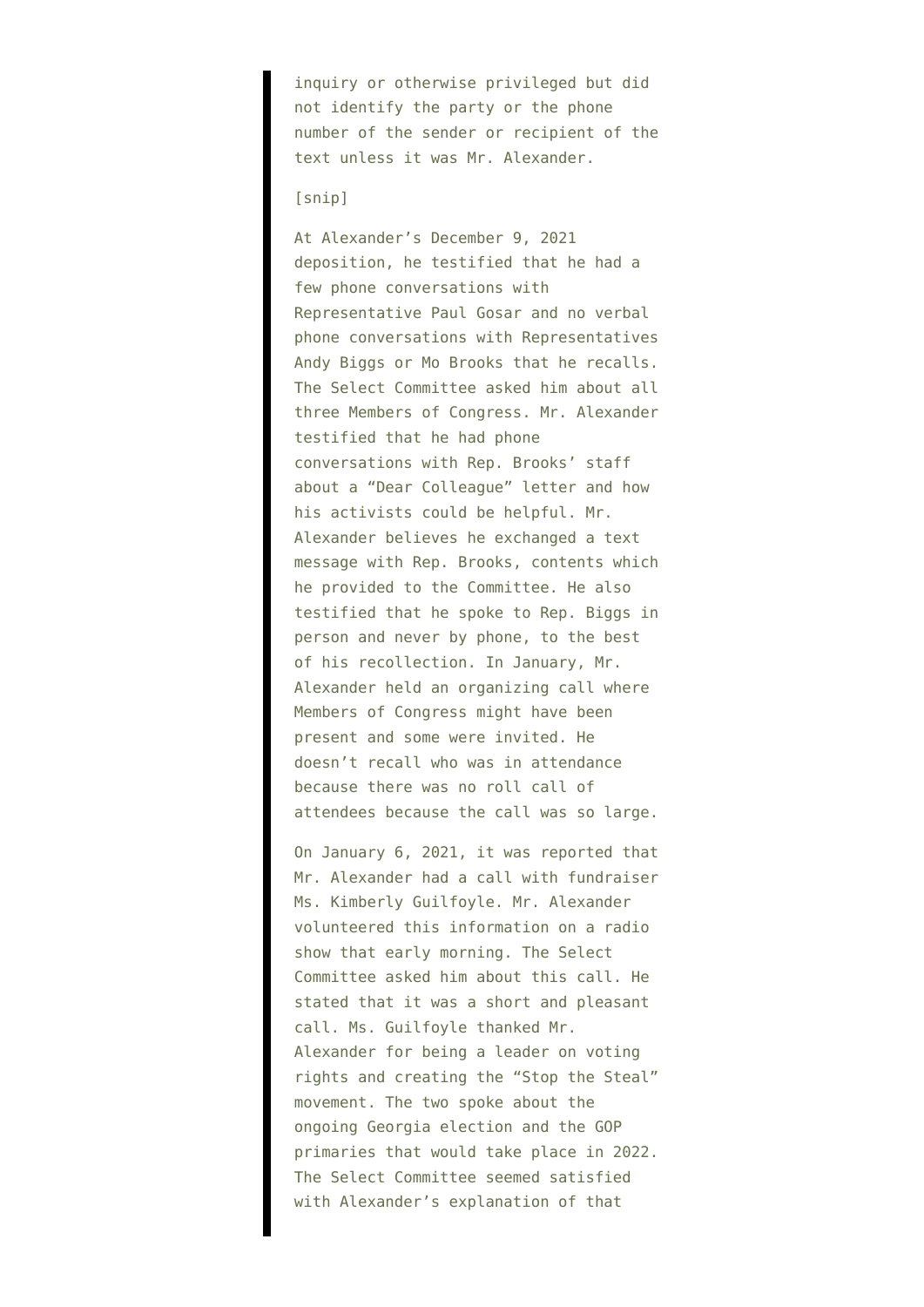## short call.

The more remarkable part of the lawsuit, however, is his legal team.

As I [previously noted](https://www.emptywheel.net/2021/12/09/doj-already-debunked-the-lies-ali-alexander-is-about-to-tell-congress/), Alexander is represented by Paul Kamenar, the lawyer who played a key role in attempting to cover-up Roger Stone's role in coordinating with Russia in 2016 by delaying the testimony of Stone's aide, Andrew Miller. Alexander had at least two other lawyers at his deposition last week, including [Baron](https://www.splcenter.org/hatewatch/2020/12/18/law-firm-tied-far-right-fringe-registers-stop-steal-llc-alabama) [Coleman](https://www.splcenter.org/hatewatch/2020/12/18/law-firm-tied-far-right-fringe-registers-stop-steal-llc-alabama) and Joseph McBride, who [recently told](https://www.huffpost.com/entry/tucker-carlson-capitol-attack-jan-6-rally-runner_n_61afb97de4b01fcf12b89bd9) Ryan Reilly (in regards to his representation of a different January 6 defendant) that he doesn't give a shit about spreading bullshit conspiracy theories.

> But as HuffPost went into more detail explaining why the idea that Rally Runner was some sort of undercover law enforcement agent was absurd, McBride shifted a bit. He said his job was to defend his client, and he didn't "need to be right" in everything he claimed.

"If I'm wrong, so be it, bro. I don't care," McBride said. "I don't give a shit about being wrong."

McBride said he was simply "theorizing things" and "not publishing conclusive findings," and he said his appearances on Carlson's show were a part of his effort to combat the narrative being given about his Jan. 6 clients.

"If this guy turns out to be some, some guy who runs around the Cardinals' stadium with his face painted, then that's great," he said. "If that's the truth, then so be it, and God bless America."

McBride is not on Alexander's lawsuit, though Kamenar — Alexander's Roger Stone cover-up specialist — is (Kamenar cc'ed Coleman on the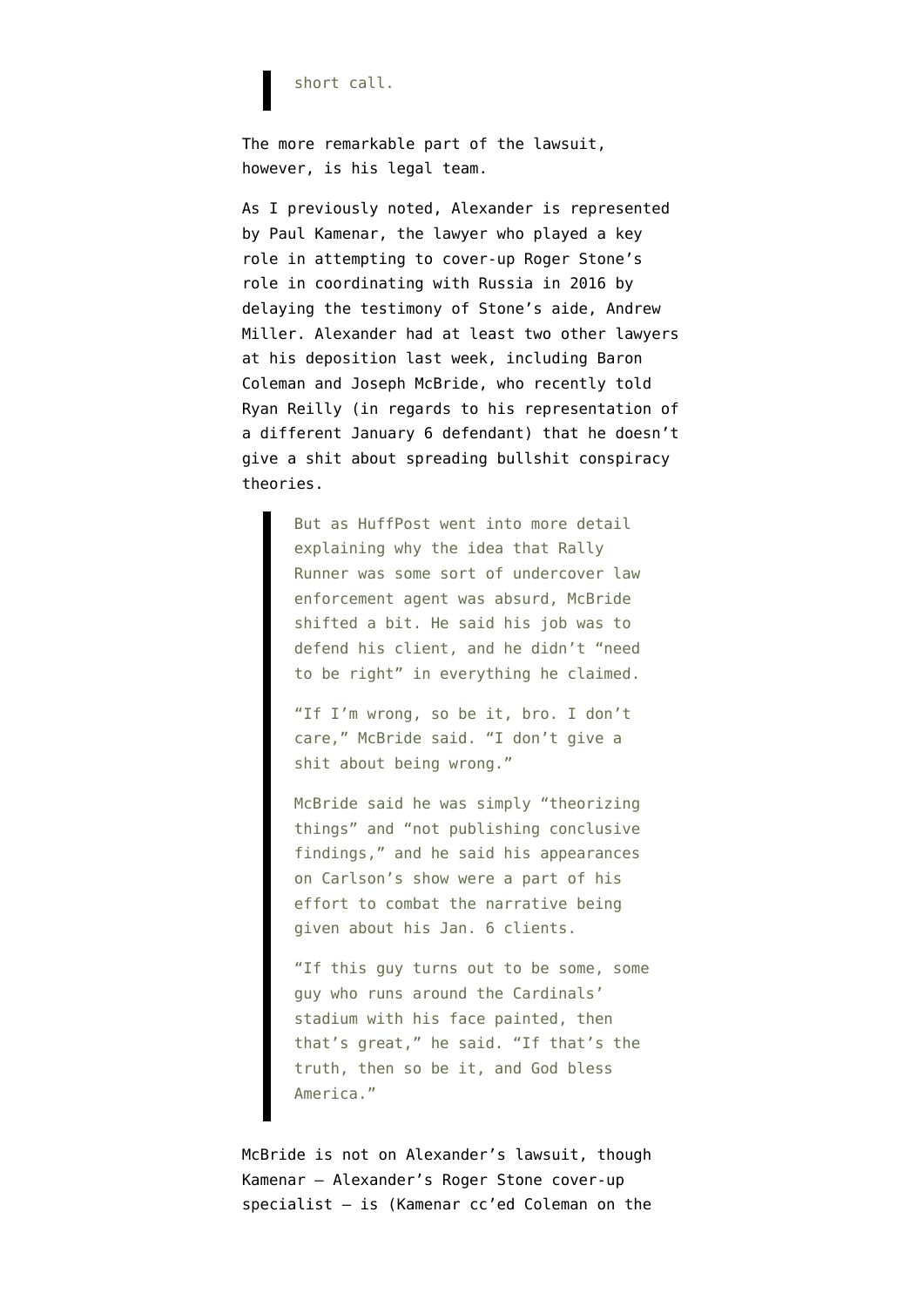letter he sent to Verizon alerting him to this suit).

The surprising appearance, however, is from Jonathon Moseley. Moseley currently represents Kelly Meggs — one of the Oath Keepers with ties to Roger Stone — and [until Tuesday](https://storage.courtlistener.com/recap/gov.uscourts.dcd.229063/gov.uscourts.dcd.229063.251.0.pdf), also represented Zach Rehl, one of the Proud Boys accused of conspiring with Stone associate Joe Biggs to mastermind an attack that encircled the Capitol and involved Stone associate Alex Jones, using the excuse of permits obtained using covers by Alexander, luring unwitting Trump fans to the East doors just before they opened from inside.

Moseley's legal promiscuity among these coup plotters is itself notable.

Crazier still is his claim to be representing Alexander just over two months after — back when he was ostensibly representing Rehl — [filing a](https://storage.courtlistener.com/recap/gov.uscourts.dcd.229063/gov.uscourts.dcd.229063.200.0.pdf) [motion](https://storage.courtlistener.com/recap/gov.uscourts.dcd.229063/gov.uscourts.dcd.229063.200.0.pdf) suggesting that Alexander (whom he repeatedly called "Ari"), not Rehl, should be the one held accountable for any crimes arising from the riot.

> The one person who claims to have been the National Organizer of the "Stop the Steal movement" through events across the country and the "Stop the Steal rally" in Washington, D.C., is Ali Alexander, born Ali Abdul-Razaq Akbar. See Allam, Hannah; Nakhlawi, Razzan (May 16, 2021). "Black, Brown and extremist: Across the far-right spectrum, people of color play a more visible role". The Washington Post, accessible at: https://www.washingtonpost.com/nationalsecurity/minorities-far-rightvisiblerole/2021/05/16/e7ba8338 a915-11eb-8c1a-56f0cb4ff3b5\_story.html

> > The mob that stormed the U.S. Capitol on Jan. 6 was overwhelmingly White,1 but the official speaker lineup for the rally that day was more diverse.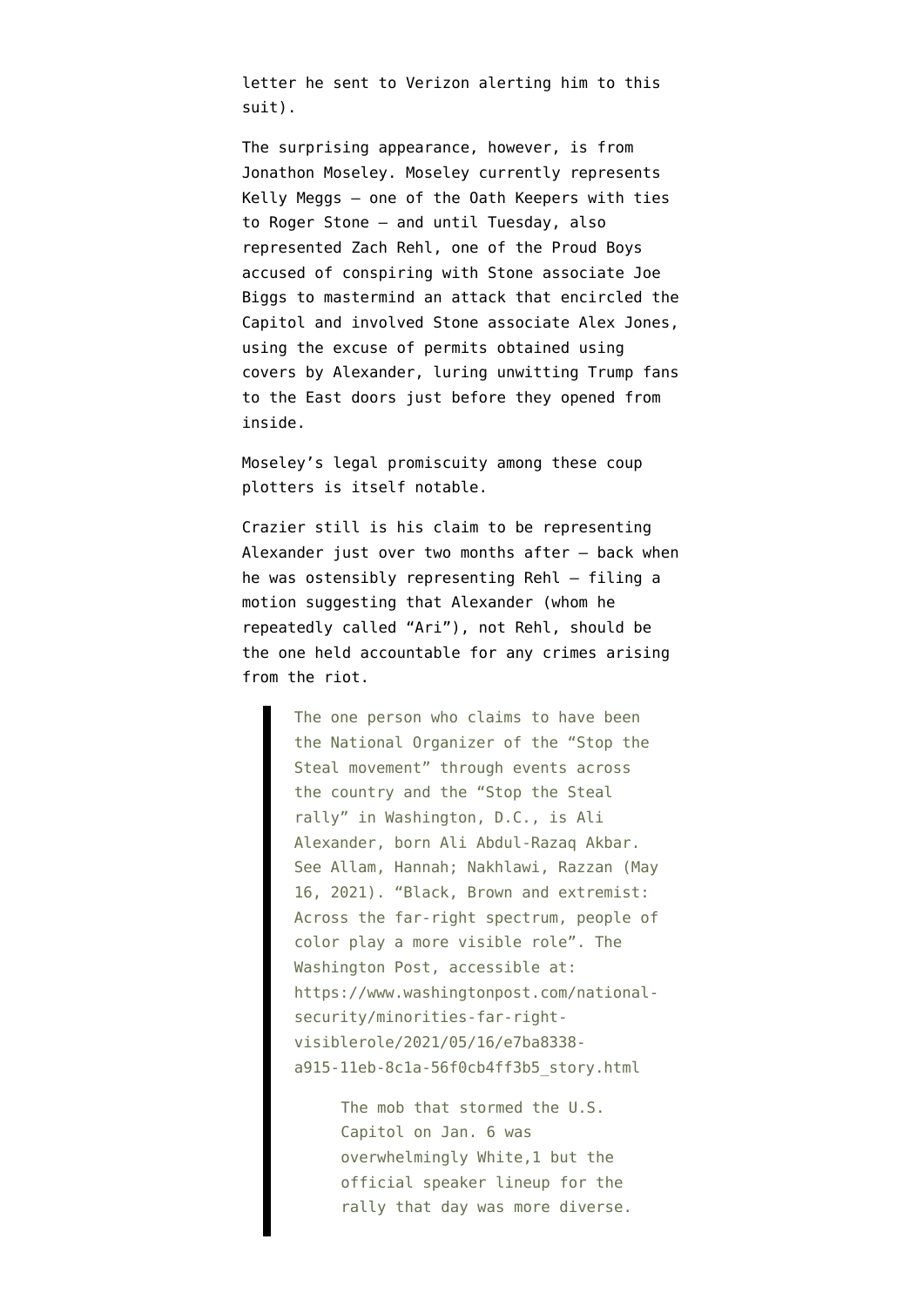Vernon Jones, a Black former Georgia state lawmaker, and Katrina Pierson, a Black adviser and former spokeswoman for the Trump campaign, were among the speakers parroting the baseless assertion that the 2020 election was stolen from Trump. Another familiar face was main rally organizer Ali Alexander, born in Texas as Ali Abdul-Razaq Akbar, of mixed Black American and Middle Eastern descent.

## *Id. (emphasis added).*

Ari [sic] Alexander is – as far as Defendant Zachary Rehl knows – entirely innocent of the crimes committed on January 6, 2021. Surely, the FBI is busy identifying and charging those who actually attacked police officers. We are confident that the FBI will complete that important task of bringing to justice those who actually battled with police before silencing parents who are petitioning for the redress of grievances in school board meetings, thus alienating suburban mothers.

However, without undermining Alexander for exercising his rights as a citizen, the one person who *CLAIMS* credit for organizing the "Stop the Steal" rally and movement including in Washington, D.C. on January 6, 2021, 2 is being basically ignored while Zachary Rehl who *DID NOT* organize anyone or anything but himself, and tell his friends that he would be there, too, is sitting in a jail cell for things he did not do. Zachary Rehl did not get to see his child being born while being locked up since March. His wife with a newborn is struggling arrange a forbearance on the mortgage on their modest rowhouse.

See, video interview with Ali Alexander, with Jenny Chang, "Ali Alexander on What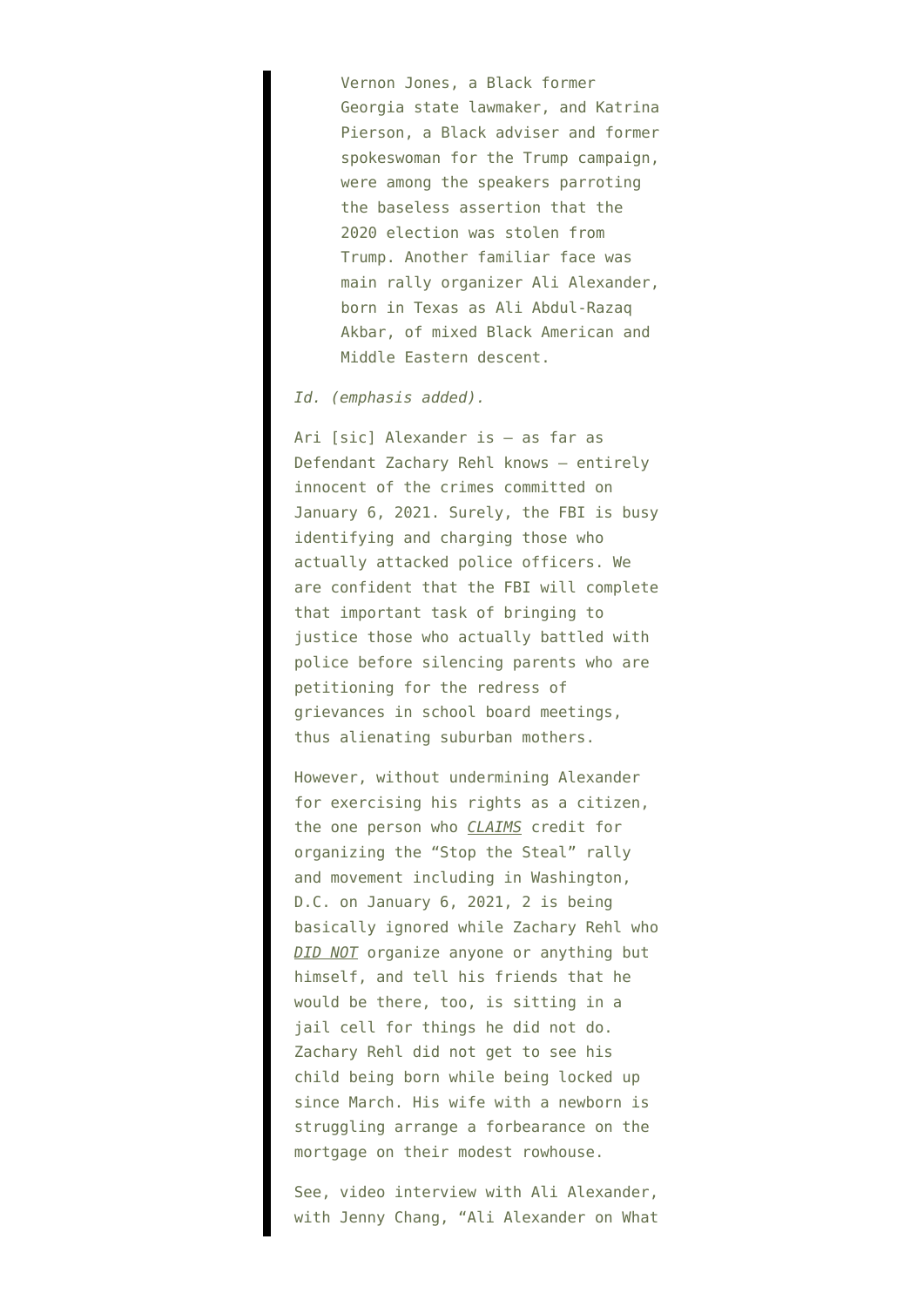Will Happen on January 6," NTD News, December 31, 202[sic], *https://www.ntd.com/ali-alexan der-on-what-will-happen-onjanuary-6\_547084.html*. Ari [sic] Alexander is presented as the "National Organizer of 'Stop the Steal.'



[W](https://www.emptywheel.net/wp-content/uploads/2021/12/Screen-Shot-2021-12-18-at-1.42.18-PM.png)

ithout question, some idiots and brawlers also showed up who committed criminal acts of brawling with police, apparently initiated violent assaults on police, and reportedly (though counsel has not seen it directly) there were calls before the rally that were for a variety of violent acts that are not peacefully expressing a message under the First Amendment. [all emphasis Moseley's]

Even ignoring the overt racism suggesting that one of the few brown people involved in the riot should be the one held accountable for it, Moseley as much as says that Alexander more responsible than Rehl for any violence that happened.

Now, Moseley claims it will badly harm Alexander if Congress learns even *just the phone numbers* of people Alexander engaged in telephony communications with.

It has long seemed as if there was a concerted effort to ensure certain January 6 defendants receive the kind of representation that might not protect their own interests, but would firewall those they had close ties to. But